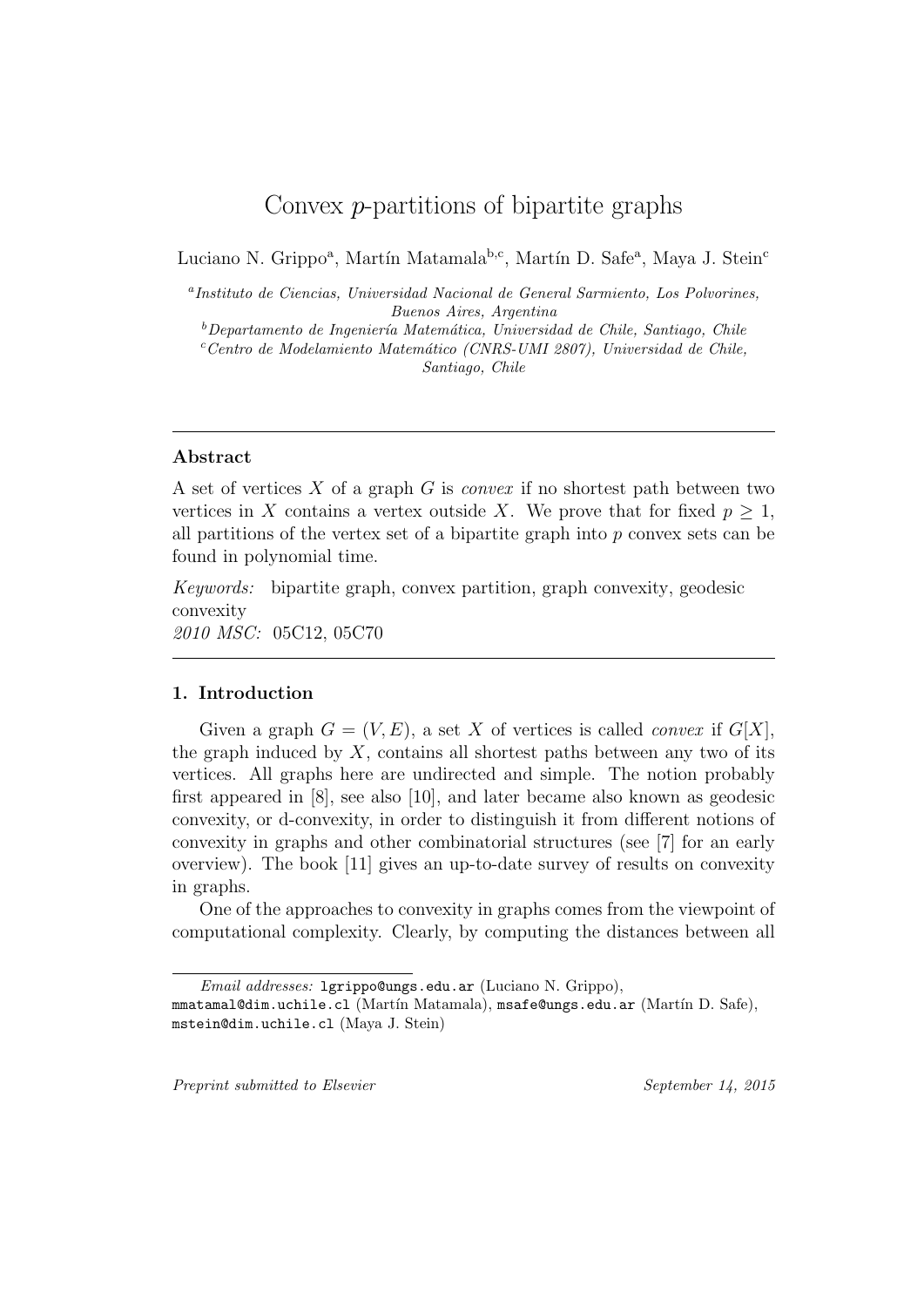pairs, one can decide in polynomial time if a given set of vertices is convex. To determine the size of a largest convex set not covering the whole graph, however, is an NP-complete problem, even for bipartite graphs, albeit linear for cographs [5]. The same phenomenon occurs (NP-completeness even for bipartite graphs, but linearity for cographs) if we wish to determine related invariants such as the hull number and the geodetic number of a graph [1, 4, 6].

We focus here on the notion of a *convex p-partition* of a graph, that is, a partition of the vertex set into *p* convex sets. For instance, any graph on *n* vertices containing a matching of size  $m$  has a convex  $(n - m)$ -partition, and trivially, any graph has a convex 1-partition. Deciding whether a graph has a convex *p*-partition, for fixed  $p \geq 2$ , is NP-complete for arbitrary graphs, and linear time solvable for cographs [2]. Also, any connected chordal graph has at least one convex *p*-partition for each  $p \geq 1$  [2].

In view of the above described panorama, it was conjectured in [11] that also for bipartite graphs, it should be NP-complete to decide whether they have a convex *p*-partition. We show that, for any fixed  $p \geq 1$ , this is not the case. More precisely, we prove that for  $p \geq 1$ , all convex *p*-partitions of a bipartite graph can be enumerated in polynomial time. This extends a recent result of Glantz and Mayerhenke [9], who prove the same for the case  $p = 2$ . They also showed that all convex 2-partitions of a planar graph can be found in polynomial time.

#### **2. Bipartite graphs with convex** *p***-partitions**

We start by reproving the result for bipartite graphs from [9] in a slightly different way. At the same time, this will serve as a base for the general case. We denote the distance between two vertices  $u$  and  $v$  in a graph  $G$ by  $d_G(u, v)$ , defined as the length of a shortest path between u and v. It is known that for a given *u*, the set of all distances  $d(u, v)$ , for  $v \in V$ , can be computed in linear time ([12]).

**Lemma 1.** *Given a convex set C in a connected bipartite graph G, and an* edge uv with  $u \in C$ ,  $v \notin C$  we have that  $d_G(u', u) < d_G(u', v)$ , for each  $u' \in C$ *.* 

PROOF. Suppose otherwise. Observe that since *G* is bipartite,  $d_G(u', u) \neq$  $d_G(u', v)$ , and thus we may assume  $d_G(u', u) > d_G(u', v)$ . Then there is a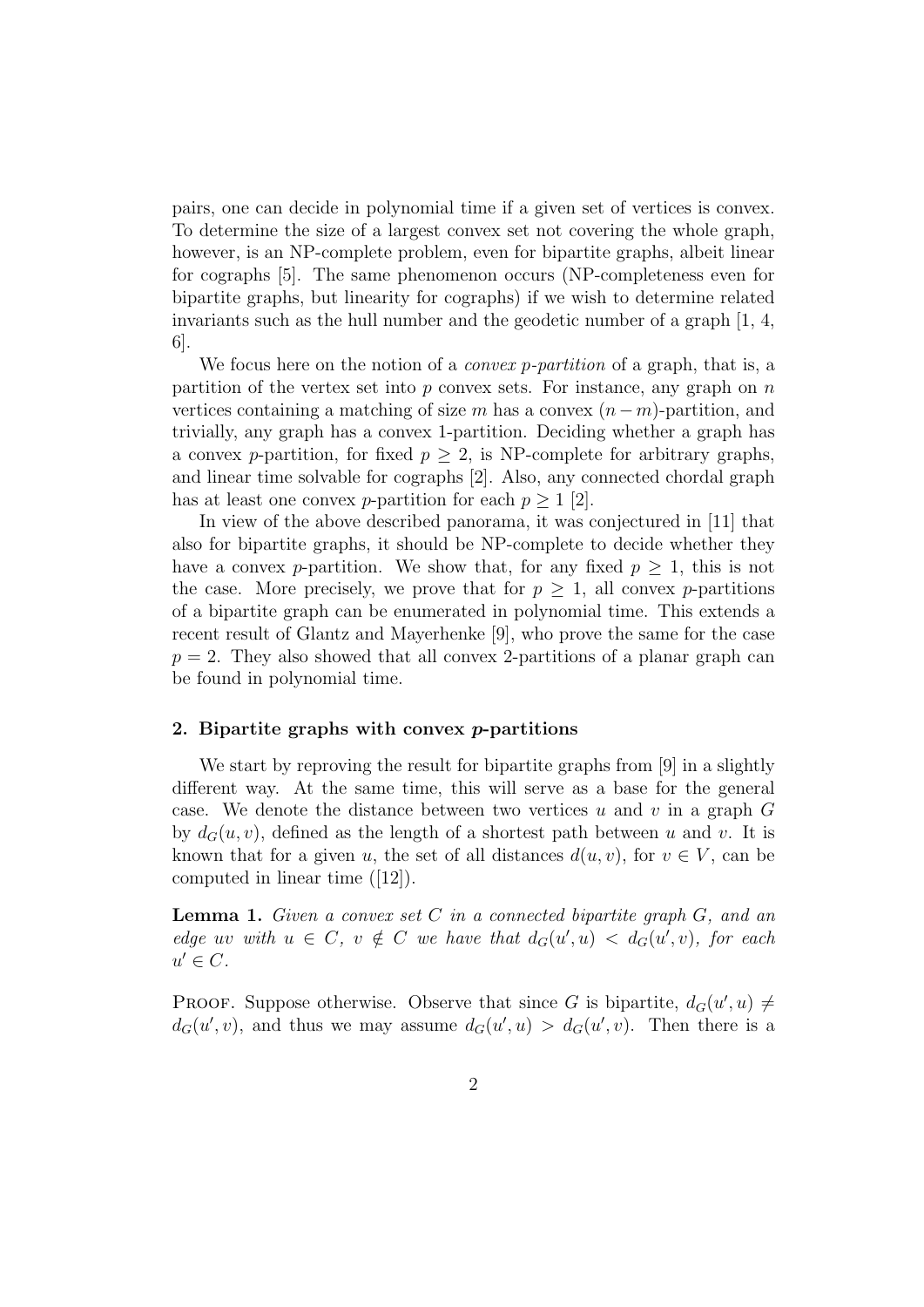shortest path *P* from *u ′* to *v* not containing *u*. Extending *P* to *u* through the edge *vu*, gives a shortest path from *u ′* to *u*, a contradiction, as *u* and *u ′* lie in the convex set *C*, but  $v \notin C$ .  $\Box$ 

Let  $e = uv$  be an edge of *G* and denote by  $X_{uv}$  the set of vertices that are closer to *u* than to *v*. If *G* is a connected bipartite graph, then *V* is the disjoint union  $X_{uv} \cup X_{vu}$ . From Lemma 1 we get the following corollaries.

**Corollary 2.** *Let uv be an edge of a connected bipartite graph G. If C is a convex set containing u and not containing v, then*  $C \subseteq X_{uv}$ *.* 

**Corollary 3.** Let  $G = (V, E)$  be a connected bipartite graph, with a partition *of V into convex sets*  $X_1, X_2$ *. Let*  $uv \in E$ *, with*  $u \in X_1$  *and*  $v \in X_2$ *. Then*  $X_1 \subseteq X_{uv}$  and  $X_2 \subseteq X_{vu}$  which, as  $V = X_{uv} \cup X_{vu}$ , implies that  $X_1 = X_{uv}$ and  $X_2 = X_{vu}$ .

From the previous corollary it is direct that there are at most  $|E|$  convex 2-partitions and, as a consequence, we can enumerate all convex 2-partitions in polynomial time.

**Proposition 4.** *We can enumerate in polynomial time all convex 2-partitions of a connected bipartite graph.*

We now prove that for fixed  $p \geq 3$ , we can enumerate in polynomial time all convex *p*-partitions of a connected bipartite graph. In order to do so, we extend the idea present in Corollary 3.

We write  $[p]$  for the set  $\{1, \ldots, p\}$ . For a set *F* of edges, let  $V(F)$  denote the set of all endvertices of edges of *F*.

Given a convex *p*-partition  $\mathcal{X} = \{X_1, X_2, \ldots, X_p\}$  of a graph  $G = (V, E)$ , we call a pair  $(F, \phi)$  an *X*-skeleton, if  $F \subseteq E$  and  $\phi : V(F) \to [p]$  satisfy the following:

- all edges of  $F$  go between distinct parts of  $\mathcal{X}$ ;
- if there is at least one edge in  $E$  between  $X_i$  and  $X_j$ , then there is exactly one edge of  $F$  between  $X_i$  and  $X_j$ ;
- $\phi(v) = i$  if and only if  $v \in X_i$ .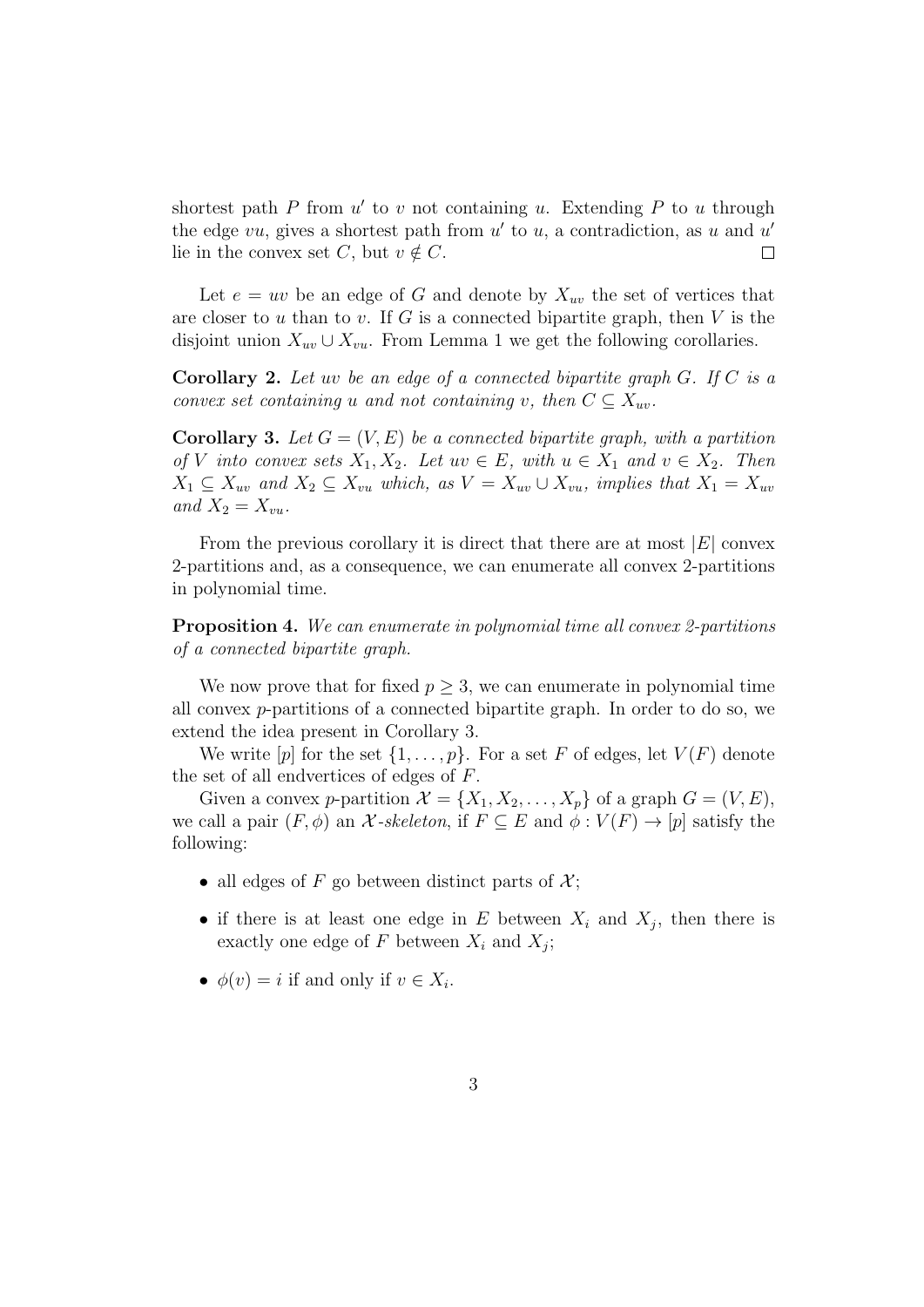Note that the first two conditions might be equivalently expressed by saying that after contracting the sets  $X_i$  and deleting all remaining edges that are not in *F*, we are left with a (simple) graph  $H_{(F,\phi)}$  whose edges represent the edges of *G* that cross the partition. The last condition says  $\phi$  assigns the same colour to all vertices of  $V(F)$  that become identified in  $H_{(F,\phi)}$ .

Note that for a connected graph *G* the second condition implies that *V*(*F*) ∩  $X_i \neq \emptyset$ , for each  $j \in [p]$ . Then, the third condition implies that  $\phi$  is a surjective function.

Given a set of edges *F* we say that a function  $\phi : V(F) \to [p]$  is a *p*-*coloring* of *F* if it is surjective and for each  $vw \in F$ ,  $\phi(v) \neq \phi(w)$ .

We shall prove that given a graph  $G = (V, E)$ ,  $F \subseteq E$  and  $\phi$  a *p*-coloring of *F*, we can decide in linear time whether  $(F, \phi)$  is the *X*-skeleton of a convex  $p$ -partition  $\mathcal{X} = \{X_1, X_2, \ldots, X_p\}$  of *G*.

To this end, we use the following two criteria which follow from Corollary 2 and the definition of a convex set, respectively.

- 1. For each  $i \in [p]$  and for each edge  $vw \in F$  with  $\phi(w) = i$ , if a vertex  $u \in X_{vw}$  then  $u \notin X_i$ .
- 2. For each  $i \in [p]$ , for any three distinct vertices  $u, v, w$  with  $w \in V(F)$ and  $d_G(u, w) = d_G(u, v) + d_G(v, w)$ , if  $v \notin X_i$  and  $w \in X_i$ , then  $u \notin X_i$ .

The algorithm described in Algorithm 1 has three steps. It starts with considering for each part of the convex partition the whole set of vertices. In a second step, it eliminates from each part  $X_i$  those vertices indicated by the first criterion. For each  $vw \in F$  we can compute in linear time the set  $X_{vw}$ , and thus, we can check in constant time whether  $u \in X_{vw}$ . Therefore, this part takes linear time. Finally, in the third step, the algorithm eliminates all vertices indicated by the second criterion from the parts obtained in the previous step. As before, for each  $w \in V(F)$  we can compute, in linear time, the distance from *w* to all the vertices, and during the same process, we can already eliminate the vertices that are as in the second criterion. Hence, Algorithm 1 runs in linear time.

The correctness of this algorithm is proved in the next result. However, in the proof, instead of working with parts  $X_i$ , we associate to each vertex the set of indices of the parts to which it belongs. Initially this set is [*p*], in the second step we erase for these sets all the indices indicated by the first criterion, and in the third step we erase from the remaining indices those indicated by the second criterion.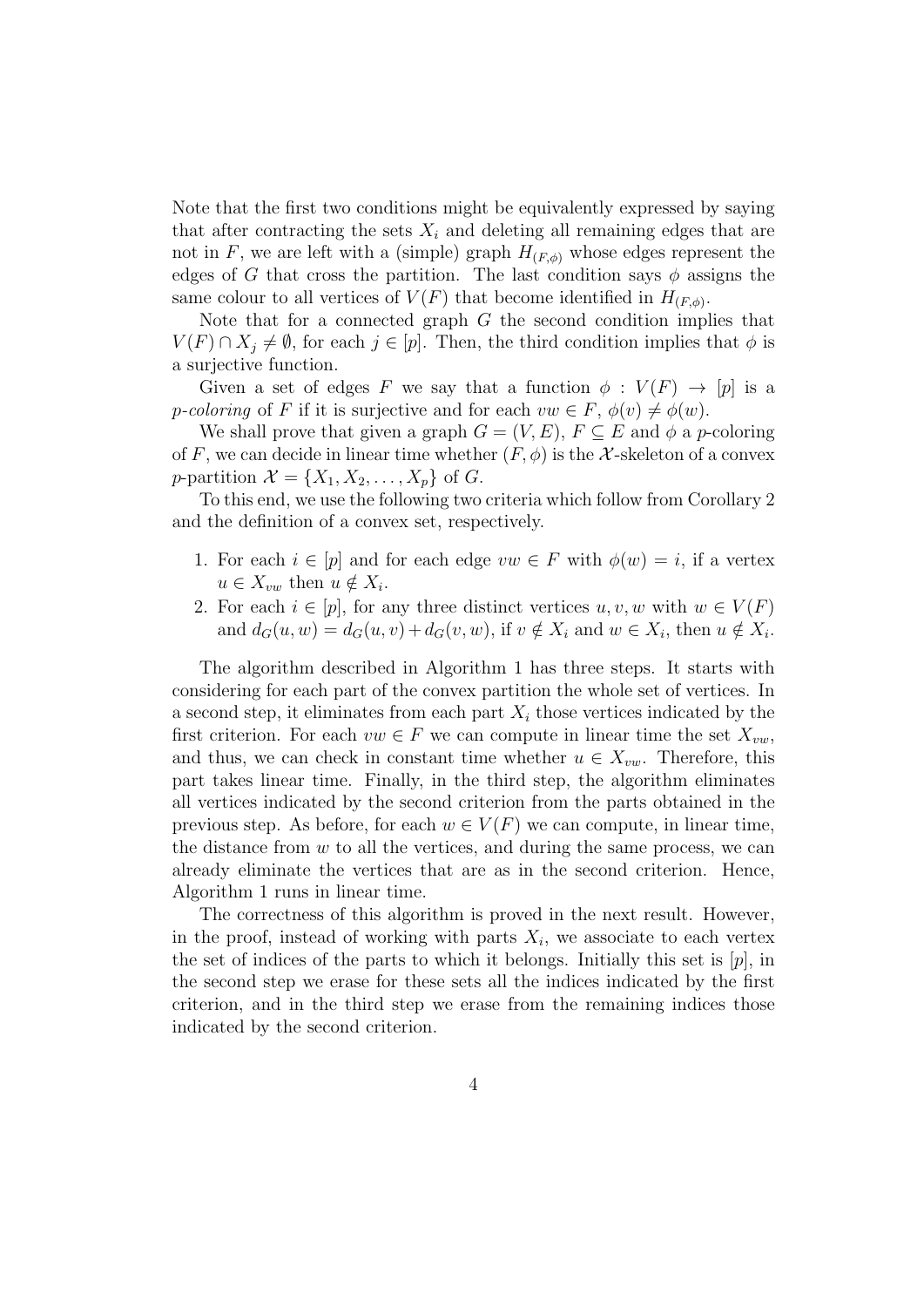**Algorithm 1** *p*-Is-Skeleton

**Require:** A graph  $G = (V, E)$  and  $(F, \phi)$ ,  $F \subseteq E$ ,  $\phi$  a *p*-coloring of *F*. **Return:**  $X$  – a convex *p*-partition of *G* having  $(F, \phi)$  as skeleton, if it exists. For all  $i \in [p]$  $X_i^1 \leftarrow V;$ For all  $vw \in F$  with  $\phi(w) = i$ **For all**  $u \in X_{vw}$  $X_i^1 \leftarrow X_i^1 \setminus \{u\};$ **If**  $X_i^1 = \emptyset$  **then return** False. For all  $i \in [p]$  $X_i^2 \leftarrow X_i^1$ ; For all  $w \in V(F)$  with  $\phi(w) = i$ **For all**  $u \in X_i^1$  s.t.  $\exists v \in V \setminus X_i^1$  with  $d_G(u, v) + d_G(v, w) = d_G(u, w)$  $X_i^2 \leftarrow X_i^1 \setminus \{u\};$ **If**  $X_i^2 = \emptyset$  **then return** False. For all  $i \in [p]$ If  $X_i^2$  is not convex **then return** False. **Return:**  $\mathcal{X} = \{X_1^2, \ldots, X_p^2\}$ 

For each pair of vertices *u* and *w* in a graph *G* we define  $I[u, w]$  as the set of vertices in shortest paths between *u* and *w*. Then,  $v \in I[u, w]$  if and only if  $d_G(u, w) = d_G(u, v) + d_G(v, w)$ .

**Theorem 5.** *Let*  $G = (V, E)$  *be a connected bipartite graph, let*  $F \subseteq E$  *and let*  $\phi: V(F) \to [p]$ *. If G has a convex p-partition with skeleton*  $(F, \phi)$ *, then this partition is unique. We can find such partition, or show it does not exist, in polynomial time.*

PROOF. Define lists  $L(u)$  for each vertex  $u \in V$  by setting

$$
L(u) := [p] - \{\phi(w) \colon u \in X_{vw} \text{ for some } vw \in F\}.
$$

The idea behind the lists  $L(u)$  is that they do not contain colours corresponding to partition sets *u* cannot belong to, as explained in more detail above. Restricting these lists even more, we define, for each vertex *u*,

$$
L'(u) := L(u) - \{\phi(w) \colon w \in V(F) \text{ and } \phi(w) \notin L(v) \text{ for some } v \in I[u, w] \}.
$$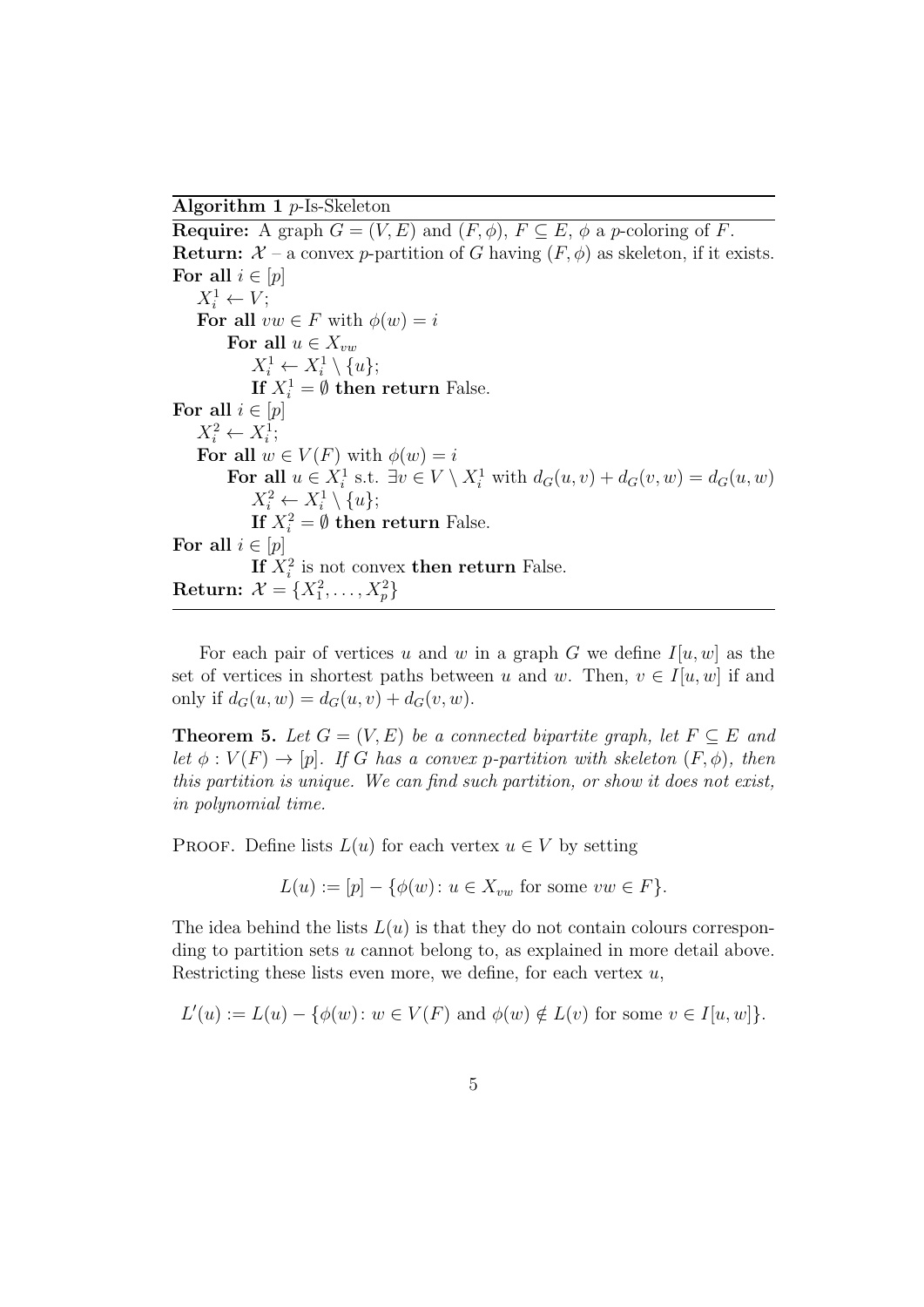We will prove that if *G* has a convex *p*-partition  $\mathcal{X} = \{X_1, \ldots, X_p\}$  with skeleton  $(F, \phi)$ , then, for each  $i \in [p]$ ,

$$
L'(u) = \{i\} \text{ for every } u \in X_i. \tag{1}
$$

We first observe that

$$
i \in L(u) \text{ for every } u \in X_i. \tag{2}
$$

Otherwise, there are  $u \in X_i$  and  $vw \in F$  such that  $\phi(w) = i$  and  $u \in$ *X*<sup>*vw*</sup>. Hence, *u*, *w*  $\in$  *X*<sup>*i*</sup> and *v*  $\in$  *I*[*u, w*]. Since *X*<sub>*i*</sub></sup> is convex, *v*  $\in$  *X*<sub>*i*</sub>, contradicting the fact that the edge  $vw$  of  $F$  must join distinct parts of  $\mathcal{X}$ . This contradiction proves (2).

Moreover,

$$
i \in L'(u) \text{ for every } u \in X_i. \tag{3}
$$

Otherwise, by (2), there are  $u \in X_i$ ,  $w \in V(F)$  and  $v \in I[u, w]$  such that  $\phi(w) = i$  and  $i \notin L(v)$ . Now, on the one hand, since  $u, w \in X_i$  and  $v \in$ *I*[*u, w*], the convexity of  $X_i$  implies that  $v \in X_i$ . On the other hand, since  $i \notin L(v)$ , we know by (2) that  $v \notin X_i$ . This contradiction proves (3).

Next, we now show that, for each  $j \in [p]$ ,

if 
$$
v'w' \in E
$$
, with  $w' \in X_j$  and  $v' \notin X_j$ , then  $j \notin L(v')$ . (4)

This is immediate if  $v'w' \in F$ , by the definition of  $L(v')$ . Otherwise, there is *vw* ∈ *F* such that  $w \in X_j$ , and  $v, v' \in X_i$  for some  $i \neq j$ . Lemma 1 applied to the convex set  $X_i$  and the edge *vw* yields that  $d(v', v) < d(v', w)$ ; i.e.,  $v' \in X_{vw}$ . Thus, the definition of  $L(v')$  gives that  $j \notin L(v')$ , proving (4).

We now prove (1). Consider  $u \in X_i$  and  $j \in [p]-\{i\}$ . Let  $w \in V(F) \cap X_j$ (as *G* is connected, this set is non-empty) and let *P* be a shortest path between *u* and *w*. By construction, *P* has some edge  $vw'$  such that  $v \notin X_j$ and  $w' \in X_j$ . By (4), we have that  $j \notin L(v)$ . As  $v \in I[u, w]$ , and as  $\phi(w) = j$ , the definition of  $L'(u)$  implies that  $j \notin L'(u)$ . This completes the proof of (1).

Therefore, a convex *p*-partition with skeleton  $(F, \phi)$  exists if and only if the following conditions hold: (*i*)  $|L'(u)| = 1$  for each vertex *u* of *G*; (*ii*) the parts of the corresponding partition are convex. The time needed to find a convex *p*-partition with skeleton  $(F, \phi)$  is dominated by the time needed to compute the set of distances  $d_G(w, u)$  for each  $w \in V(F)$  and each  $u \in V$ which is linear for each set *F*. Indeed, for each  $w \in V(F)$  we can make a breadth first search starting at *w* and delete  $\phi(w)$  from  $L(u)$ , for those *u* in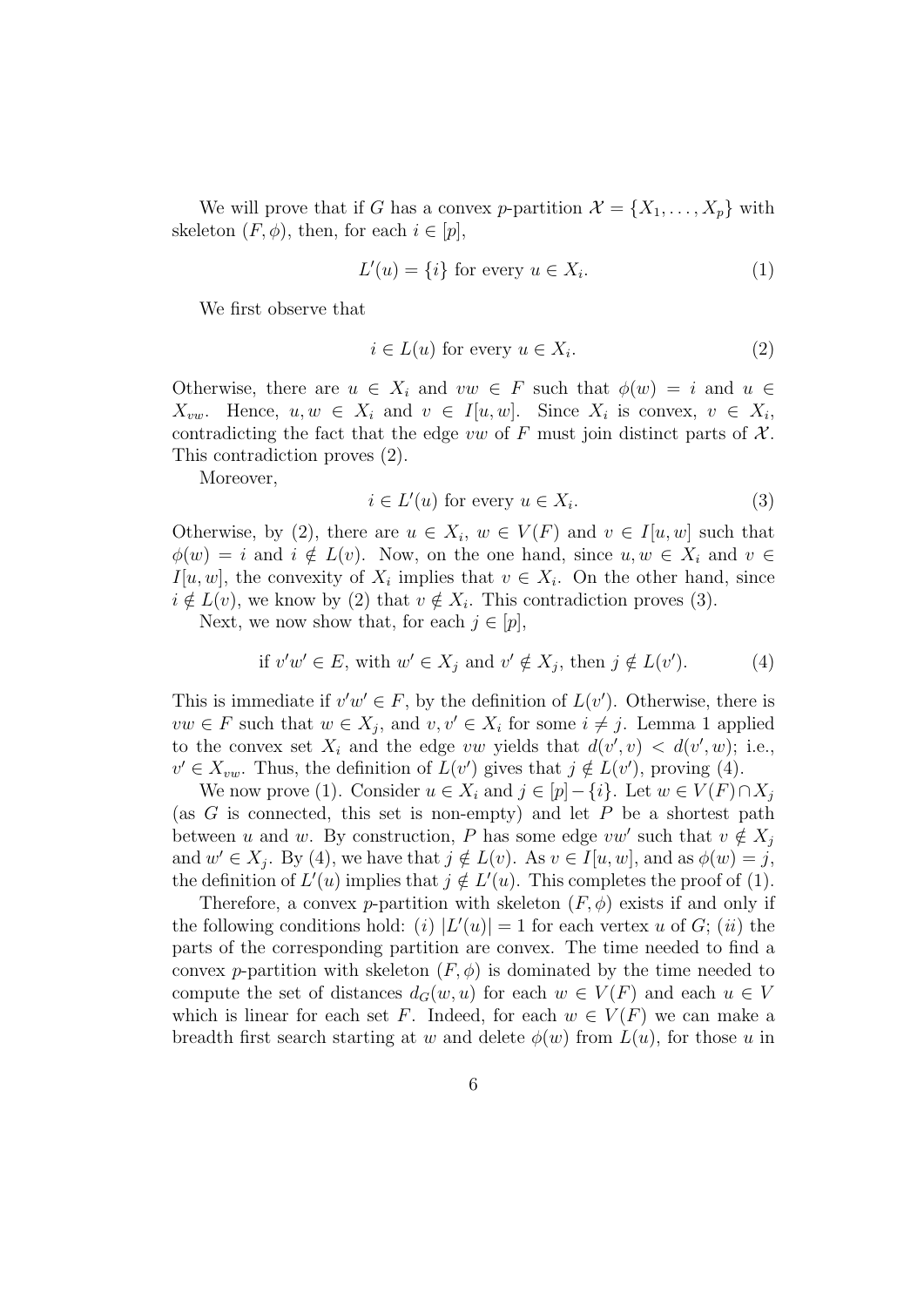*X*<sub>*vw*</sub>. Similarly, we can construct lists  $L'(u)$ , by running for each  $w \in V(F)$ , a breath first search starting at *w* during which we delete  $\phi(w)$  from  $L(u)$  of all the descendent *u* of a vertex *v* for which  $\phi(w) \notin L(v)$ .  $\Box$ 

When given a connected bipartite graph *G* and an integer *p*, we can decide whether *G* has a convex *p*-partition as follows. We first *guess* a *candidate* skeleton  $(F, \phi)$  with  $\phi$  a *p*-coloring of *F*, and then, by using Theorem 5, we compute in linear time the unique (if any) partition  $\{X_1, \ldots, X_p\}$  associated to  $(F, \phi)$ . The choices for  $(F, \phi)$  are bounded from above by a function that depends only on *p*. In fact, if  $(F, \phi)$  is a skeleton of some partition, then it must satisfy the following properties.

- The size of *F* satisfies  $|F| \in \{p-1, \ldots, \binom{p}{2}\}$  $\binom{p}{2}$ .
- *•* The function *ϕ* is surjective.
- Identifying all vertices  $v \in V(F)$  of the same colour under  $\phi$  yields a connected simple graph.

From the first condition we know that there are at most

$$
\binom{\binom{n}{2}}{|F|} \le \binom{n}{2}^{|F|}
$$

choices for the set *F*. Hence, there are at most  $\binom{p}{2}$  $\binom{p}{2}\binom{n}{2}$  choices in total.

From the second condition we know that there are roughly  $\binom{p^2}{E}$ *|F| j* ≤  $p^{2p}$ functions *ϕ*. Since the problem of determining the convex *p*-partitions of a graph can be reduced in polynomial time to computing the convex *p ′* partitions of its components for  $p' \in \{1, \ldots, p\}$  [2, 3], we conclude the following.

**Corollary 6.** For each fixed  $p \geq 1$ , all convex *p*-partitions of a bipartite *graph can be enumerated in polynomial time.*

#### **Acknowledgements**

This work was conducted in the framework of the international cooperation project "Operations Management and Operations Research: methodological problems and real-world applications" funded by CONICET (Argentina) and CONICYT (Chile). L.N. Grippo and M.D. Safe were partially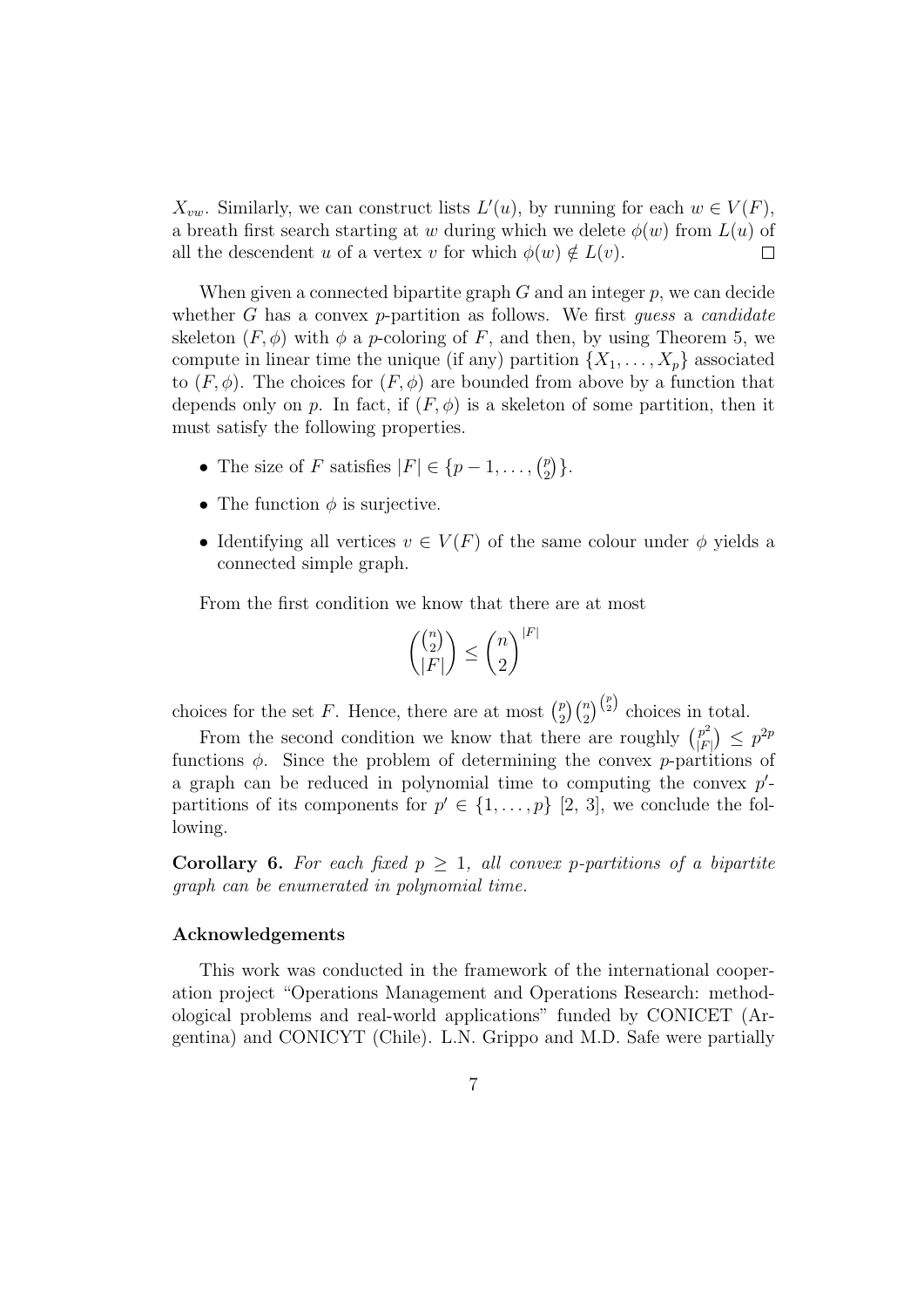supported by UBACyT Grants 20020100100980 and 20020130100808BA, CO-NICET PIP 112-200901-00178 and 112-201201-00450CO, and ANPCyT PICT-2012-1324 (Argentina). M. Stein was supported by Fondecyt grant 1140766, and M. Stein and M. Matamala received support of Fondo Basal PFB-03 and Núcleo Milenio Information and Coordination in networks ICM/FIC P10-24F.

## **References**

- [1] J. Araujo, V. Campos, F. Giroire, N. Nisse, L. Sampaio, R. Soares. On the hull number of some graph classes. Theor. Comput. Sci. 475 (2013), 1–12.
- [2] D. Artigas, S. Dantas, M. C. Dourado, J. L. Szwarcfiter. Partitioning a graph into convex sets, Discrete Math. 311 (17) (2011) 1968–1977.
- [3] D. Artigas, M. C. Dourado, J. L. Szwarcfiter. Convex partitions of graphs, Electron. Notes Discrete Math. 29 (2007) 147–151.
- [4] M.C. Dourado, J.G. Gimbel, J. Kratochvíl, F. Protti, J. L. Szwarcfiter. On the computation of the hull number of a graph. Discrete Math. 309(18) (2009), 5668–5674.
- [5] M. C. Dourado, F. Protti, D. Rautenbach, J. Szwarcfiter. On the convexity number of graphs. Graphs and Combinatorics, 28 (2012), 333–345.
- [6] M. C. Dourado, F. Protti, J. L. Szwarcfiter. Complexity results related to monophonic convexity. RMS Lect. Notes Ser. Math. 7 (2008), 101– 108.
- [7] P. Duchet. Convexity in combinatorial structures. Rend. Circ. Mat. Palermo 14(2) (1987), 261–293.
- [8] J. Feldman Högaasen. Ordres partiels et permutoèdre. Mathématiques et Sciences Humaines, Volume 28 (1969), 27–38.
- [9] R. Glantz, H. Meyerhenke. Finding all convex cuts of a plane graph in cubic time. In Proceedings of the 8th International Conference on Algorithms and Complexity, LNCS 7878 (2013), 246–263.